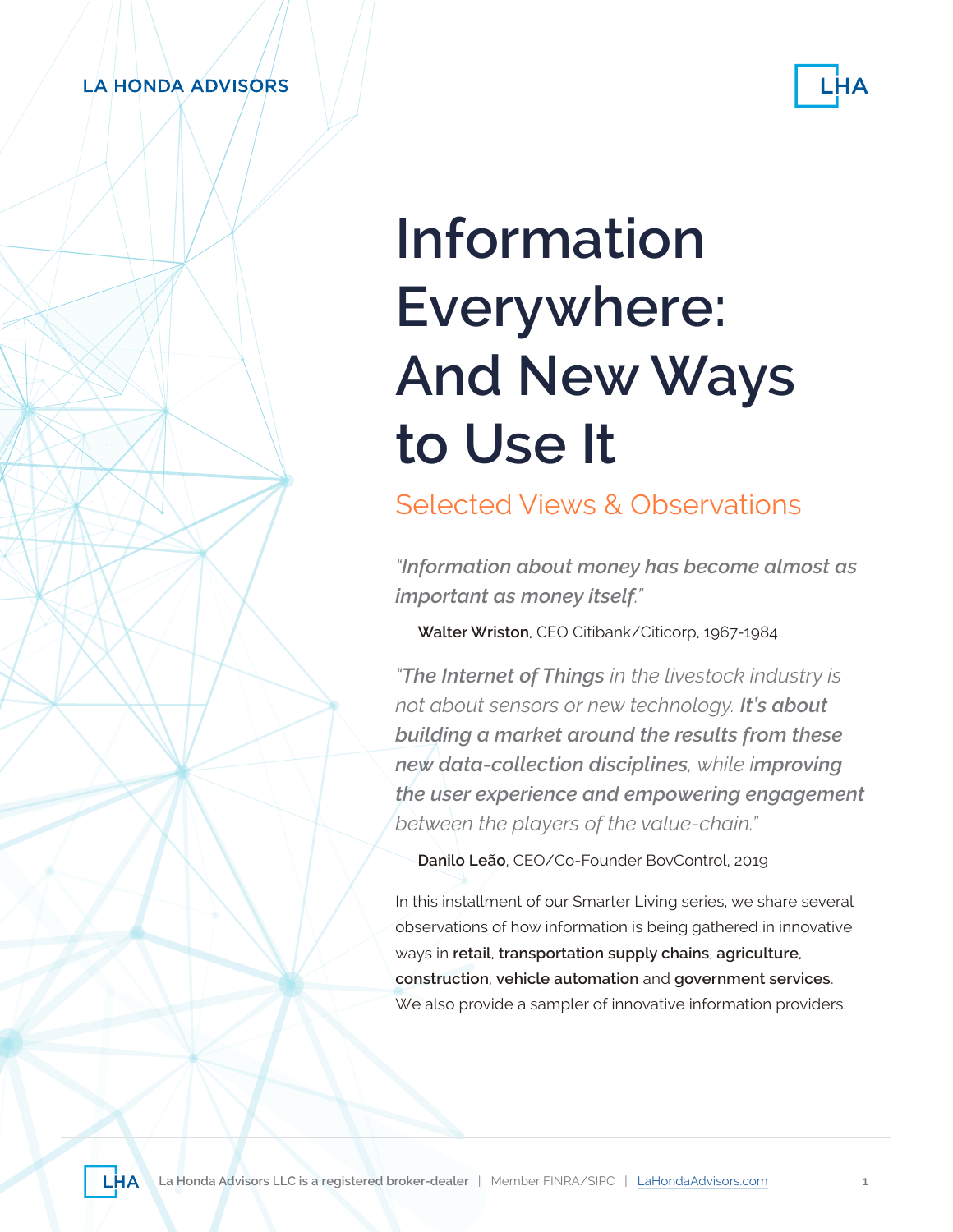Walter Wriston achieved significant business success as an industry leader in the use of information technology. Today, as Danilo Leão's comments highlight, innovators are pursuing opportunities that address a new, broadly understood reality. The collection and analysis of information is exploding. Successful entrepreneurs are leveraging new information sources to drive competitive advantage for their business and adding significant value to their customers and partners.

We've written previously about Smarter Data—an emerging phenomenon of companies identifying just the right tidbits of information to propel their businesses. In this installment, we share observations on data sources—call it Smarter Data Sources—which underly this activity. What is it that allows the global supply chain to track the 89% of world trade that happens at sea? What allows the transportation industry to perform 8.8 billion miles of road testing on autonomous vehicles to ensure their safety? What allows retailers to gather weather information to improve customer experience? What enables the construction, agriculture and government sectors to transform their services?

To provide context for our discussion, consider the following chart which outlines these information sources.

| <b>Information</b><br>from business<br>processes | Generally, more structured data. Sources include 1) credit card data, banking<br>records, supermarket scanner data, supply chain data, etc. and 2) government and<br>public agencies.                                                                                                                                                                                                                                |
|--------------------------------------------------|----------------------------------------------------------------------------------------------------------------------------------------------------------------------------------------------------------------------------------------------------------------------------------------------------------------------------------------------------------------------------------------------------------------------|
|                                                  |                                                                                                                                                                                                                                                                                                                                                                                                                      |
| <b>Information</b><br>from sensors               | Including 1) sensors embedded in various devices (computers, wireless<br>networking technologies. IoT), 2) satellite imaging (construction, shipping,<br>commodity production, etc.), 3) geolocation data to track foot traffic in retail stores,<br>ships in ports, etc. and 4) weather and environmental pollution sensors.                                                                                        |
|                                                  |                                                                                                                                                                                                                                                                                                                                                                                                                      |
| <b>Information</b><br>from<br>individuals        | Often formatted as unstructured text. Sources include 1) social media (websites<br>like Twitter, Facebook and LinkedIn), 2) specialized sites such as business-<br>reviewing websites like Yelp; e-commerce leaders like Amazon, Alibaba, etc., 3)<br>web searches and personalized data such as Google Search trends and data from<br>personal inboxes and 4) crowdsourced data such as Waze's live traffic alerts. |

New information sources and new ways to use them continue to emerge. Innovators are adding significant value to their businesses. A poor understanding of these dynamics can present competitive threats. Yet, an advanced understanding can present opportunities to shine and differentiate. We look forward to having more in-depth discussions on this important topic with you soon.

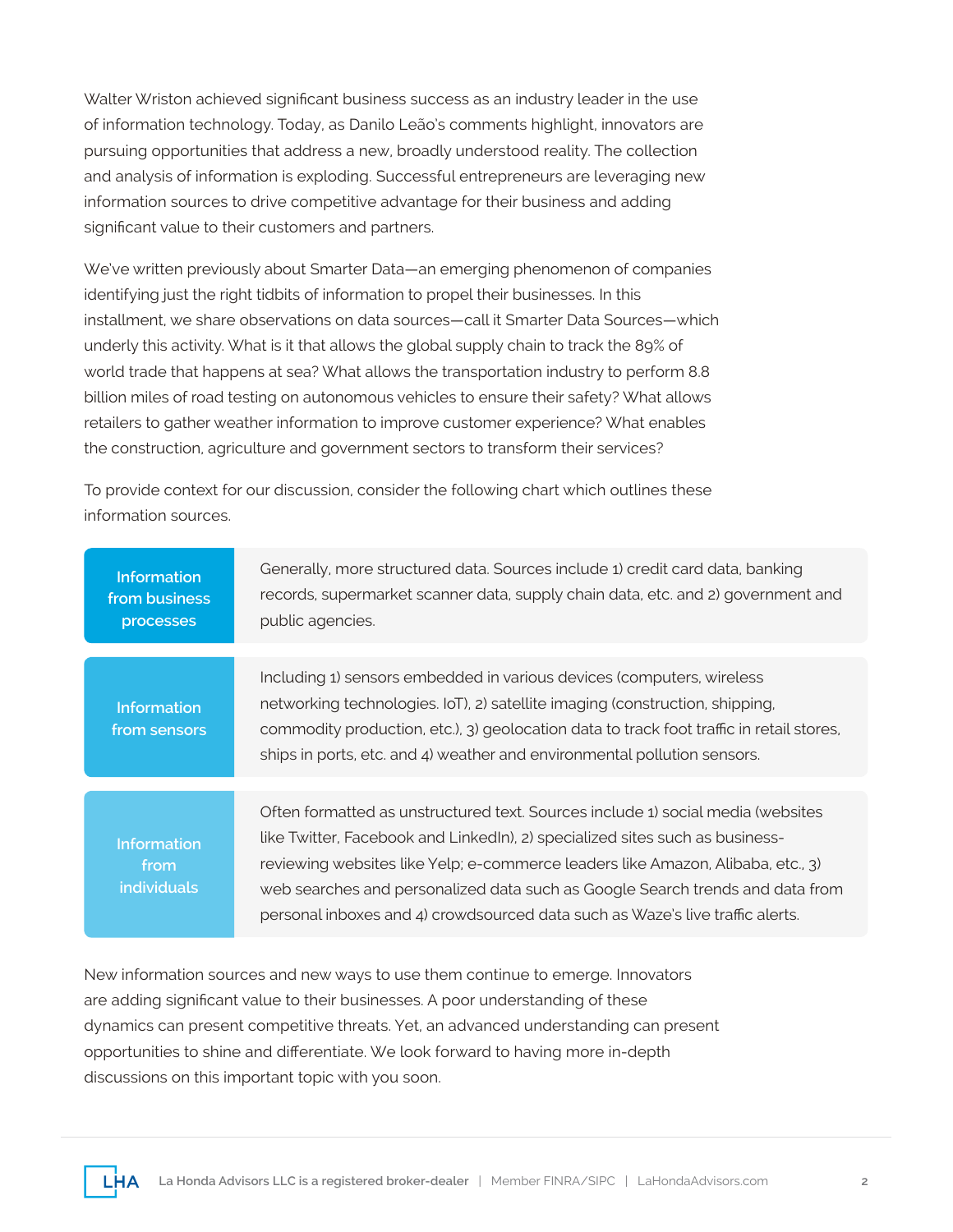# **In Retail: It's About Understanding the Customer Journey**

For retailers, effectively supporting the "customer journey" is a business imperative. It is a process that requires better ways to understand: 1) how to reach new customers, 2) what drives purchasing decisions, 3) how customers look for products, 4) better ways to predict spending and 5) how to develop personalized product recommendations. Retailers are gaining insights from online data, weather data, sensors, product tags, artificial intelligence/machine learning services, and more.

With about 2.6 billion active social media users worldwide in 2018, on-line content is a significant part of understanding the customer journey. In "brick-and-mortar" retail, information for loyalty programs, credit card transactions, point-of-sale transactions and other sources are providing significant retail insights.

In on-line retail, **Amazon** generated 29% of sales through their recommendations engine which analyzes information from more than 150 million accounts. **Walgreens** and **Pantene** have worked with the **Weather Channel** to use weather data to customize product recommendations, such as promoting anti-frizz products during periods in increased humidity. **Costco** uses data collection to keep customers healthy: when a fruit packing company warned about potential contamination in peaches and plums, Costco directly notified customers who purchased the items instead of sending a broad email blast.

Illustrating the strategic value of collecting, analyzing and using information, **McDonald's Corp.** recently acquired **Dynamic Yield Ltd.** to improve the customer experience of drive-thru menu displays by showing certain food suggestions based on time of day, weather, current restaurant traffic and trending menu items based on a customer's current selections.

#### **McDonald's CEO Steve Easterbrook said:**

*"With this acquisition, we're expanding both our ability to increase the role technology and data will play in our future and the speed with which we'll be able to implement our vision of creating more personalized experiences for our customers."* 

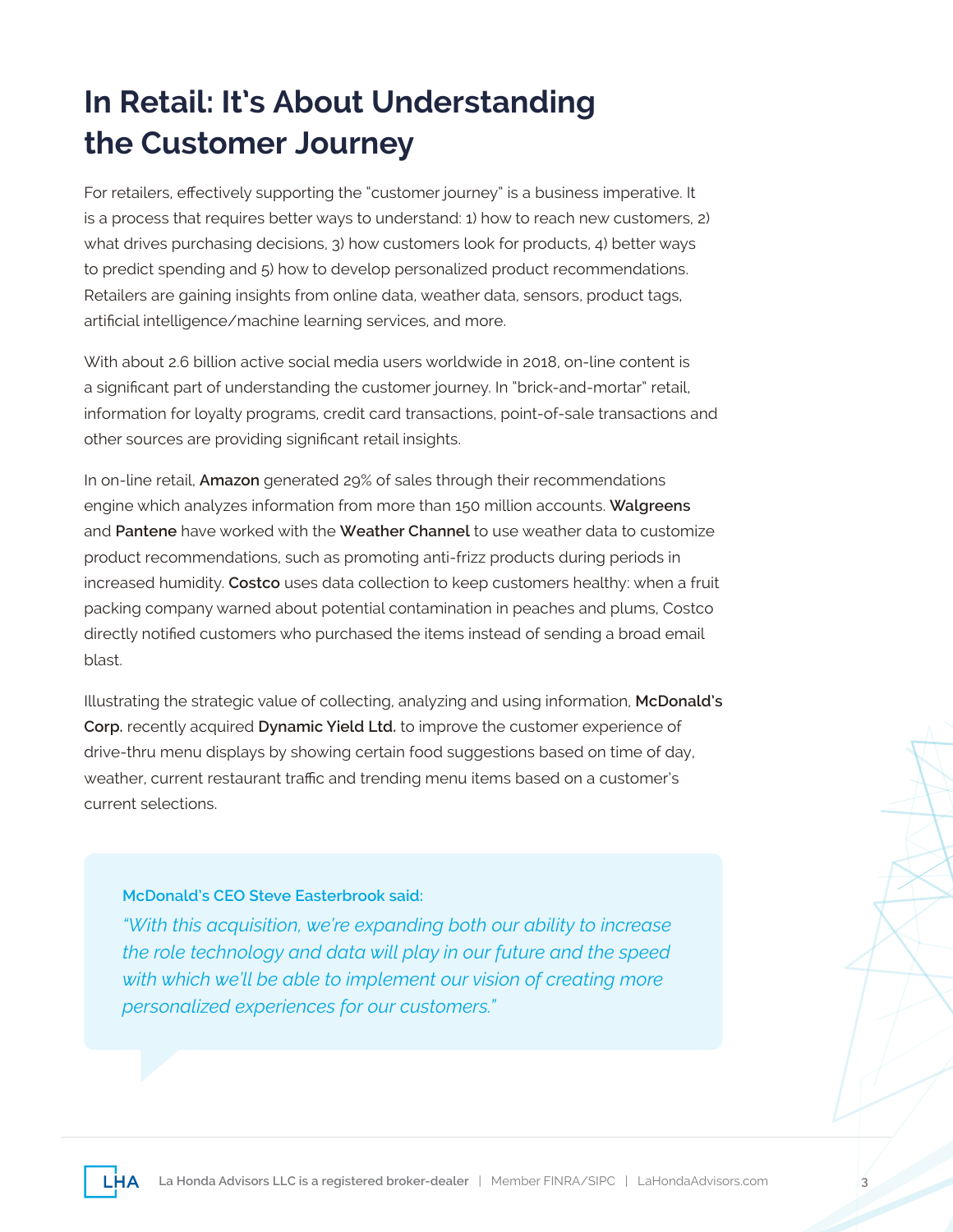# **In Supply Chains: Optimizing a Just-in-Time Global Network**

Managing and improving the efficiency and integrity of highly independent global supply chains are mission-critical business objectives. Whether by land, sea or air, addressing these needs requires many technologies and information from many sources—satellites in space, sensors on vehicles and more. Areas benefiting from supply chain innovation include fleet management, warehouse management, risk management, freight brokerage and trade finance.

One innovative example is tracking ship movements at sea where, according to UNCTAD, about 89% of physical goods are transported. At sea, the automatic identification system (AIS) is one approach to tracking sea trade. AIS uses transponders on ships to help avoid collisions. There is increasing interest in using satellite-based AIS services to help predict a ship's location, estimate its arrival time and assist in the navigation of autonomous ships.



#### **Chart 1: Tracking Sea-bound Ships via AIS** (May 27, 2019)

Source: www.vesselfinder.com

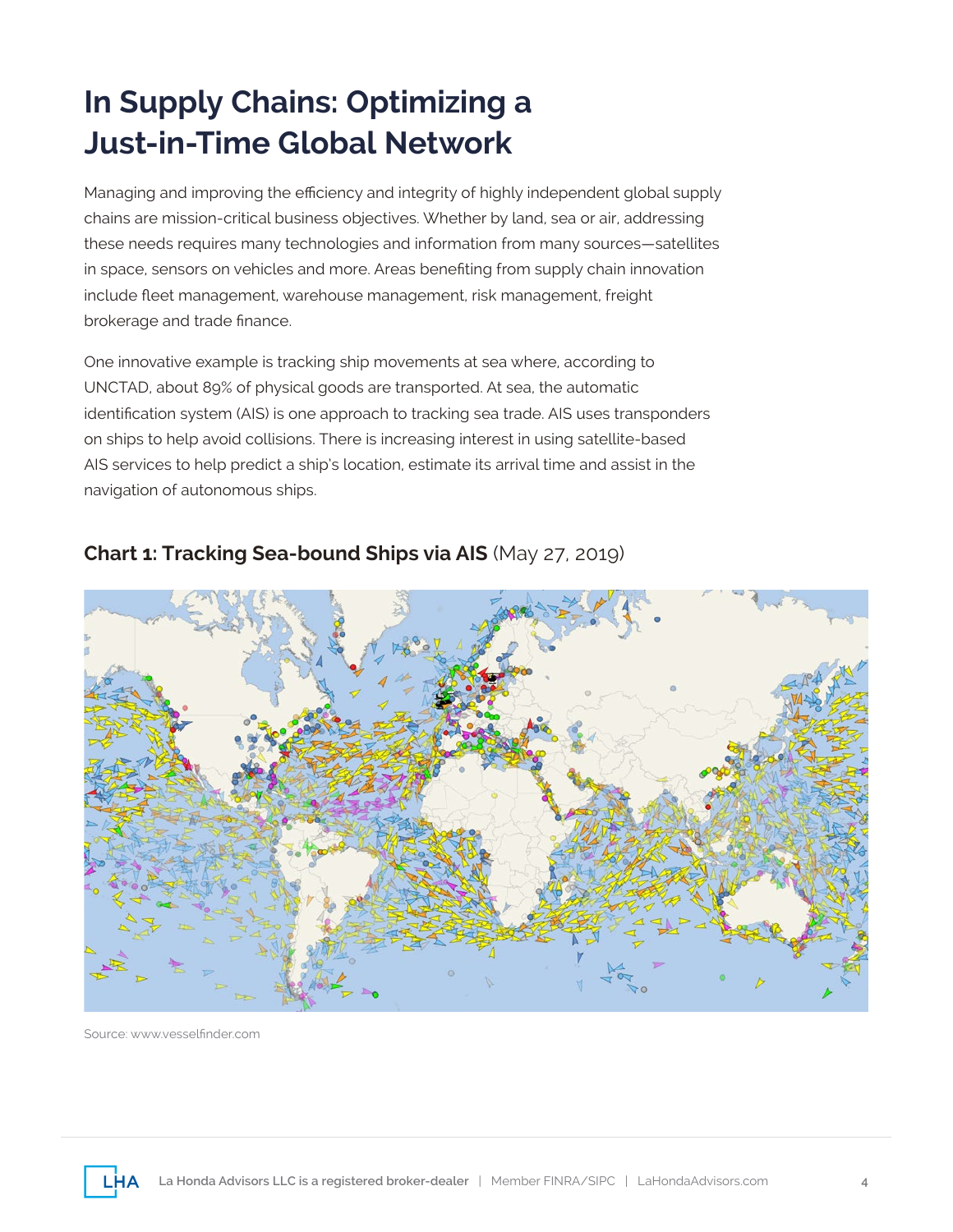A land-based example of improving supply chains is UPS' Orion system, which is expected to be used by over 55,000 drivers. Potential results from Orion include: 1) reduce about 100 million delivery miles and 2) reduce carbon emissions by 100,000 metric tons.

**UPS Chief Information and Engineering Officer Juan Perez said:**  *"The conversation in the past used to be about buying technology, creating a data repository and discovering information, Now the conversation is changing and it's exciting. Every time we talk about a new project, the start of the conversation includes data."* 

## **In Agriculture: Growing Products and Enterprises with Precision**

Within agricultural markets, networks of sensors, drones, and satellites collect information that is essential to making informed business decisions. These technologies help deliver innovative solutions in areas such as precision farming, crop analytics, livestock monitoring, soil management, agricultural robotics and crop imagery. Significant business value is derived through: 1) ensuring equipment availability; 2) conserving seed, water, fertilizer, pesticide and other resources; 3) monitoring crops and products for their nutritional value and more.

Innovators in agriculture are focused on deriving information from: 1) government agencies (e.g., farm program participant records, soil surveys, and weather/ environmental data) and 2) farmers, ranchers and other producers (e.g., yield, soil analysis, irrigation levels, livestock movement, and grazing rates).

Opportunities are being pursued by: 1) agricultural equipment manufacturers (e.g., tractors, combines, and implements); 2) chemical companies and applicators (both in research and development and to improve application use); and 3) technology providers from other industries (for example, dairy farmers using radio frequency identification (RFID) to track herds).

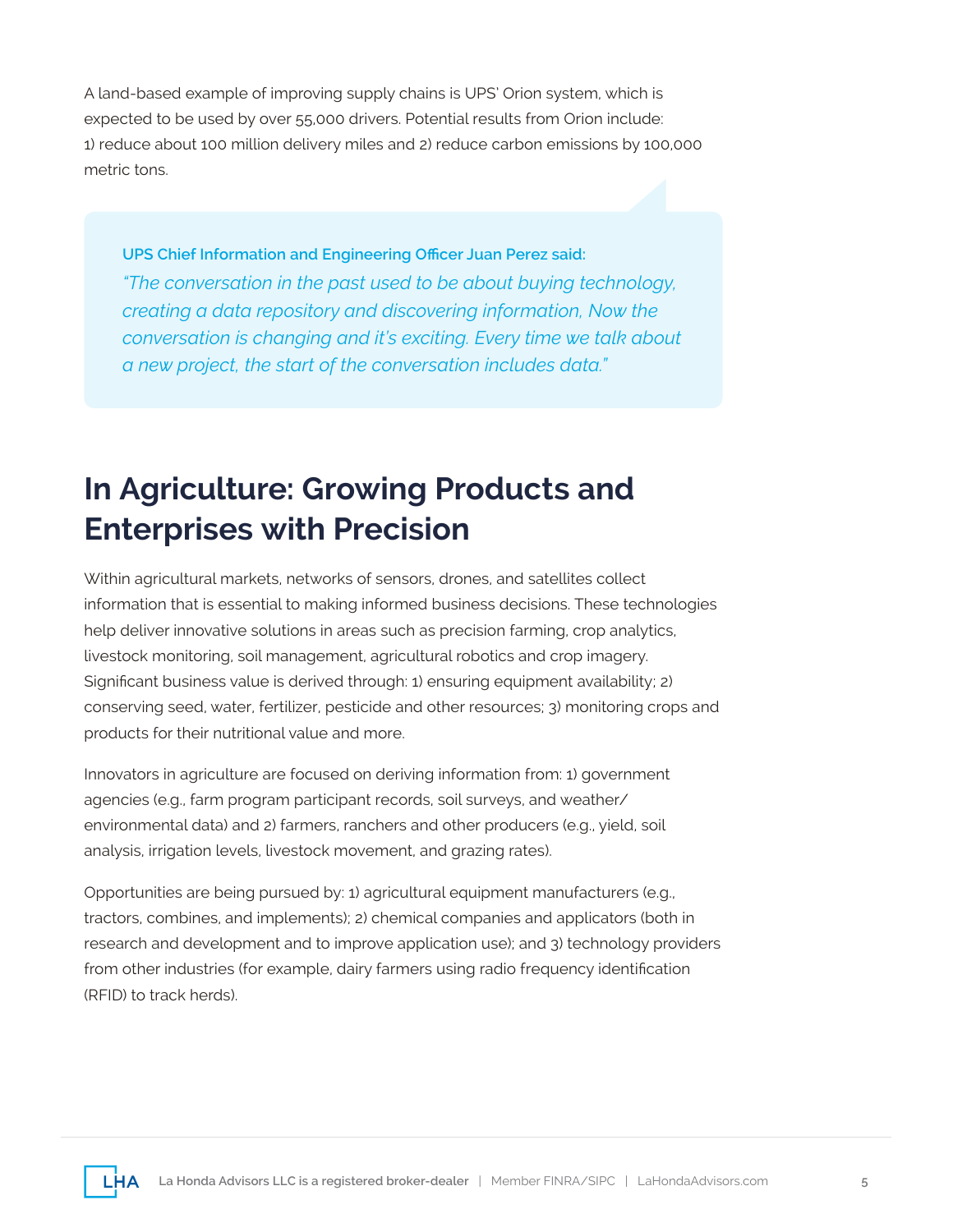While technology has helped automate many agricultural functions with more powerful and precise machines, using business intelligence to access various farming strategies (better crop pricing, improved sustainability, etc.) are at an early stage of development. Consider the following comment from **Caleb Harper**, a **Principal Research Scientist in MIT's Media Lab** and **Director of the OpenAg Group**:

*"There is a big problem right now in the agricultural space in terms of lack of publicly available data, lack of standards in data collection, and lack of data sharing … So, while machine learning and artificial intelligence and advanced algorithm design have moved so fast, the collection of well-tagged, meaningful agricultural data is way behind. Our tools being open-source, hopefully they will get spread faster and create the ability to do networked science together."*

*The Future of Agriculture is Computerized* **MIT News April 3, 2019**

Recognizing the value of data to make better irrigation decisions, **Climate Corp.**, a subsidiary of **Bayer AG**, and **Lindsay Corp.**, a maker of irrigation systems, recently announced an agreement to connect their platforms. **Lindsay's President and CEO Tim Hassinger** said they want to: *"help more farmers harness the power of their data to more efficiently manage water use for improved productivity."*

Other agricultural innovators include **BovControl**—developing cattle/livestock management and production analysis tools, **Bowery Farming**—helping cultivate indoor crops, **Cainthus**—identifying the health of animals using computer vision, **CiBO Technologies**—providing data analytics to simulate agricultural conditions and **Indigo Ag**—using natural microbiology and digital technologies to help farmers sustainably feed the planet.

### **In Construction: Driving Radical Transformation**

In the construction industry, information has been gathered about structures and projects for centuries. Traditional construction information systems have focused

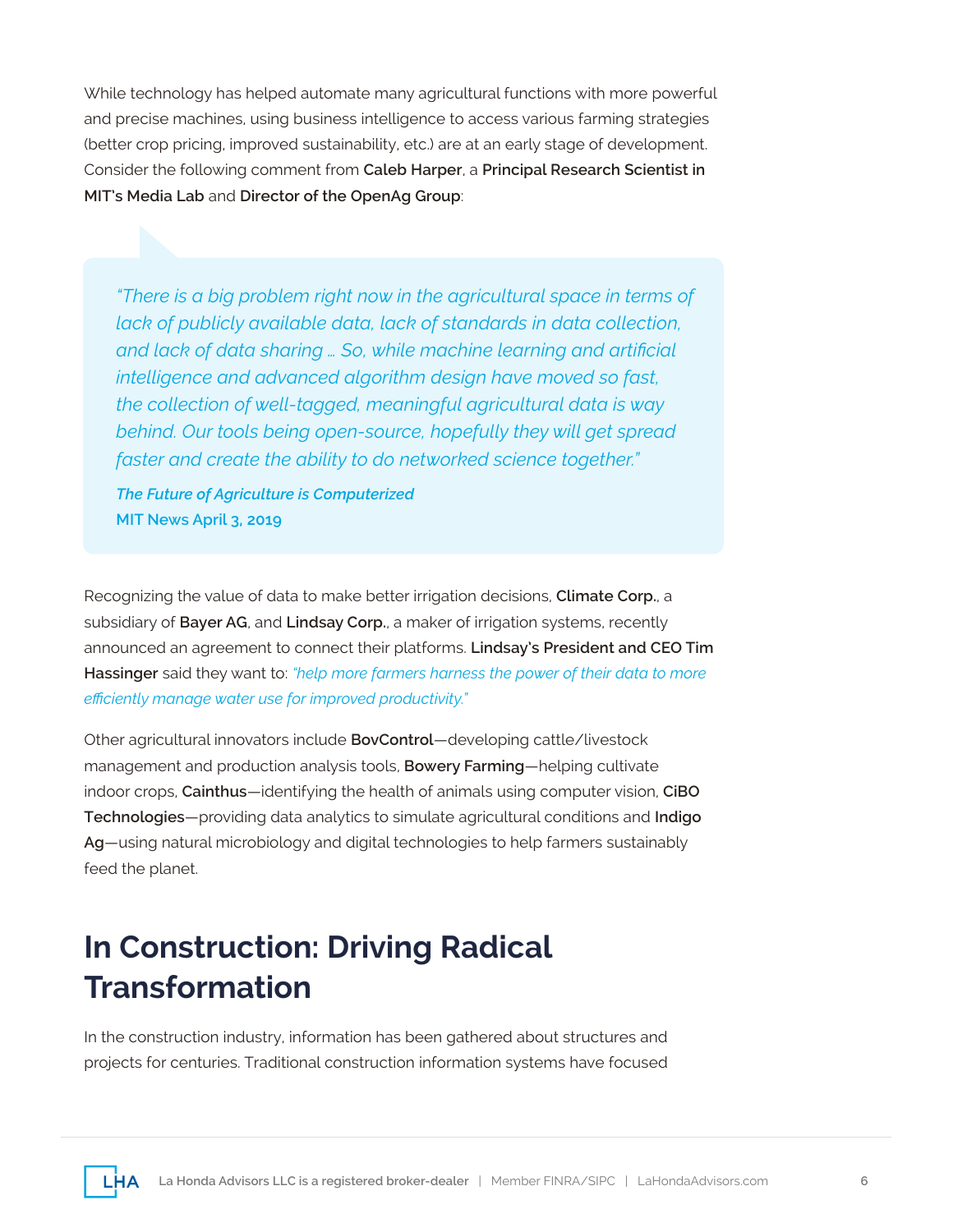on recording information about project schedules, CAD designs, costs, invoices, and employee details.

Today, data is being gathered from many sources: on-site workers, cranes, earth movers, material supply chains, and even buildings themselves. The challenge is that data alone is not helpful. What is done with the data and how it is used to develop innovative business process is more important. There are many opportunities to leverage technology to improve environmental sensitivity, manage cost-plus budgeting dynamics and address labor availability and costs.

To better understand the state-of-play in construction, consider the following comments from *Katerra chairman and co-founder Michael Marks* (previously he was a partner at *Kohlberg Kravis Roberts & Co.* and CEO/chairman of *Flextronics International Ltd*). He said:

*"Mired by under digitization and fragmentation, construction must find a new way to build … While other industries have radically modernized their processes, construction remains one of the most stagnant major industries in the world, still using many of the same methods first deployed in the 19th century. As a result, productivity is falling, the construction workforce is shrinking, and demand for housing continually outpaces supply … There are many reasons behind the stagnation. Foremost among them is the lack of technology investment by construction firms."*

**Construction: The next great tech transformation McKinsey & Company—Voices (June 2017)**

Other players in the modular construction market include **RAD Urban**, **Guerdon Enterprises**, **US Modular Group**.

In the construction industry, the data-driven opportunities are significant, extending across all aspects of the design-build-operate lifecycle.

**Design:** Data on building design and modeling, environmental considerations and stakeholder/investor objectives can be used to determine how and where to pursue construction activities.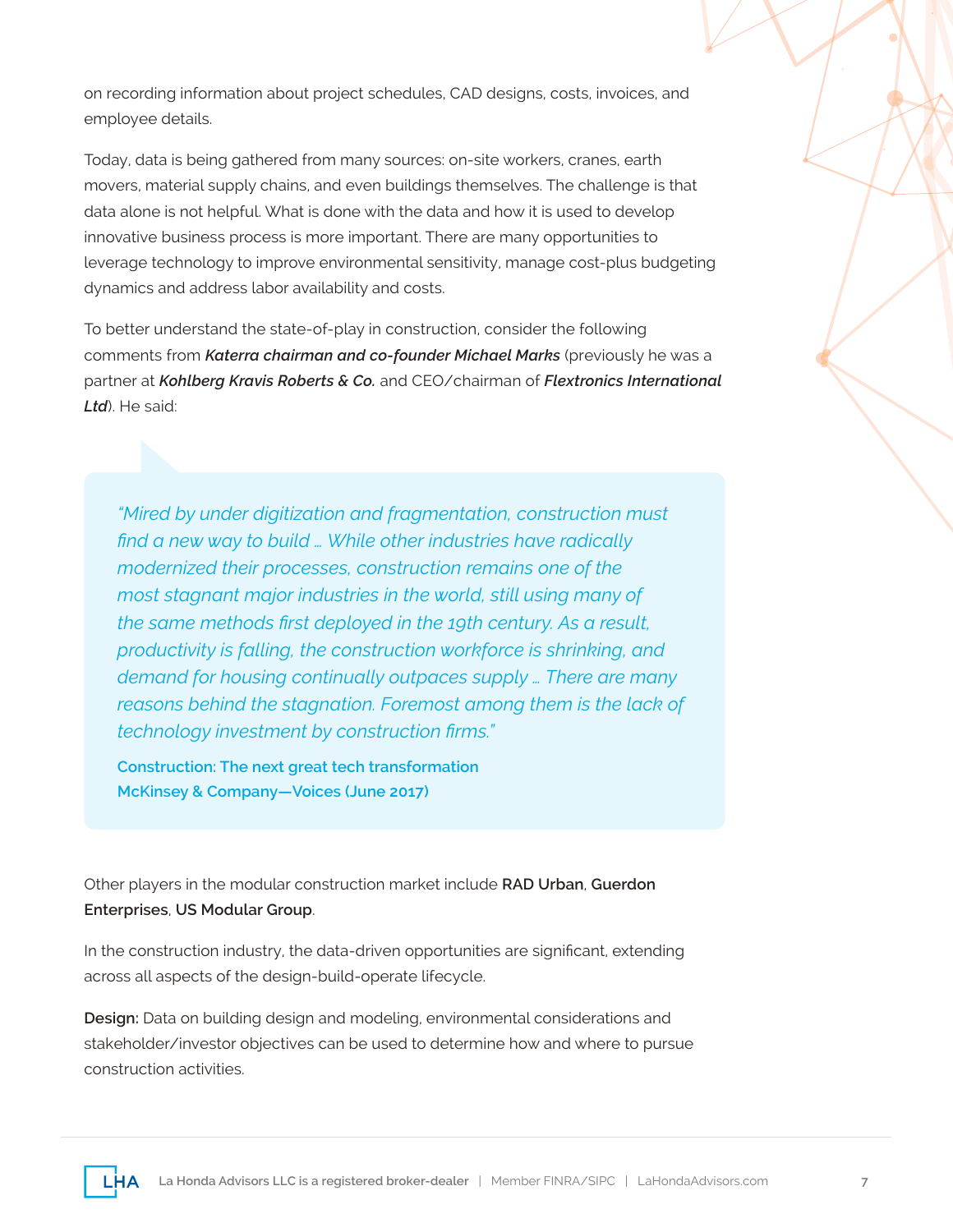**Build:** Data from weather, traffic, and community and business activity can help determine optimal phasing of construction activities. On-location sensors can monitor equipment activity levels, asset energy/fuel needs and access ecological impact. Material levels can also be monitored.

**Operate:** Data from sensors in buildings, malls, office blocks, bridges, roads and other structures can monitor a variety of environmental and performance factors. Energy conservation can be tracked to ensure conformance to design objective. Traffic data can help detect and manage unusual events. Data can be fed back into building information modeling (BIM) systems to schedule maintenance activities.

# **In Vehicles—It's about Safety and Leveraging Automation**

Data within vehicles is everywhere—created and used by a mix of sensors, on-board computers, entertainment centers and more. Historically, most of this information was produced and stored locally within the vehicle. The next wave of innovation will link and share data with Internet, edge networks and other external services.

Innovative solutions help determine if an oil change is needed, if radiator fluid is low, if engine performance is acceptable. Going forward, notifications can be sent to the driver, the vehicle manufacturer and other service providers.

In-vehicle services will increasingly incorporate personal concierge services as well. Vehicle maintenance will become more pre-emptive and less reactive, system problems should decline, performance should improve, and operating costs should be lower. As information about road construction, accidents, and congested intersections become more prevalent, the navigation of data-connected vehicles should be more efficient. Also, crowdsourced data about live events will increasingly be a part of traffic management solutions.

Insurance companies should benefit from vehicle innovation as well. Information about driver behavior, performance and safety can result in more precise underwriting.

For advertisers, data collected about the music people listen to and the drive-through restaurants they visit may influence marketing budget allocations.

A dramatic shift in vehicle technology is the move to "autonomous". These vehicles require the introduction and testing of many new technologies and new data analytic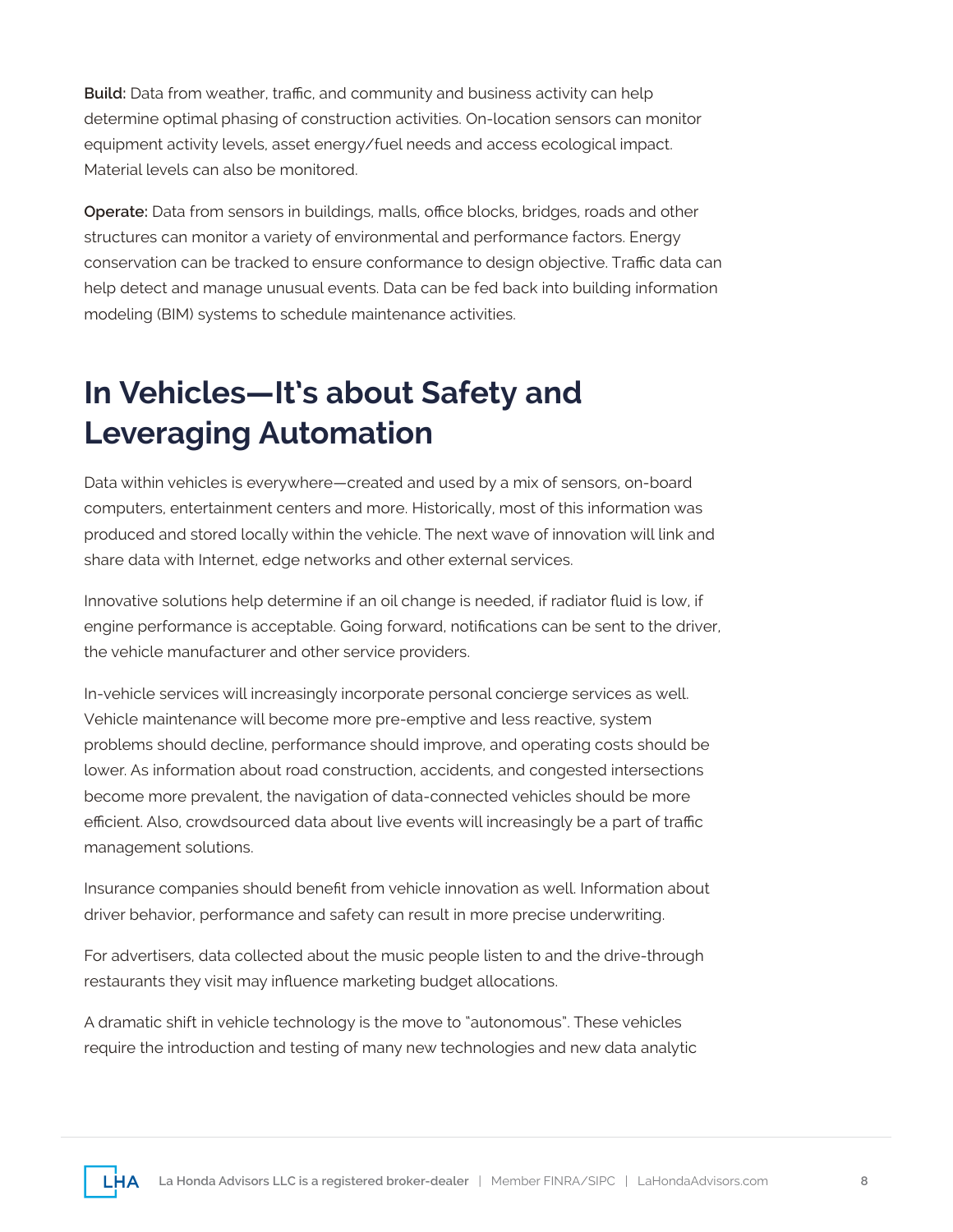approaches. As more autonomous vehicles enter the road, these technologies will lead to a more data-centric automotive industry.

In a research paper on safety testing of autonomous vehicles, the *RAND Corp.* said:

*"Autonomous vehicles would have to be driven hundreds of millions of miles and sometimes hundreds of billions of miles to demonstrate their reliability in terms of fatalities and injuries."* 

**Driving to Safety: How Many Miles of Driving Would It Take to Demonstrate Autonomous Vehicle Reliability? (2016)**

 To assure a proper level of vehicle safety, some industry participants believe 8.8 billion miles is the required amount of road testing for autonomous vehicles—this is equivalent to driving a fleet of 100 vehicles for 400 years. Researchers suggest alternative testing methods must be used to adequately test the safety of an autonomous vehicles. These data-driven alternatives include virtual testing and simulators, mathematical modeling and pilot studies.

#### **In Government: For Public Services**

The opportunity to improve government services via digital transformation is significant. Innovative approaches can lead to radical changes in how public services are designed, managed and used. Information can be more accessible, provided in real-time, and add value via cross-organizational sharing.

IoT technologies will accelerate the adoption of real-time management systems. Data capture using cameras and sensors will become more ubiquitous in public facilities and secure infrastructures.

**Government 4.0**, a term popularized in Europe, embraces the integration of automation, data exchange, and manufacturing technologies, and describes an environment of connecting government agencies engaging with public facilities, assets, and services through Internet of Things (IoT)-based networks for access by all citizens. Assessing the potential of data in Government 4.0, **McKinsey & Co.** said:

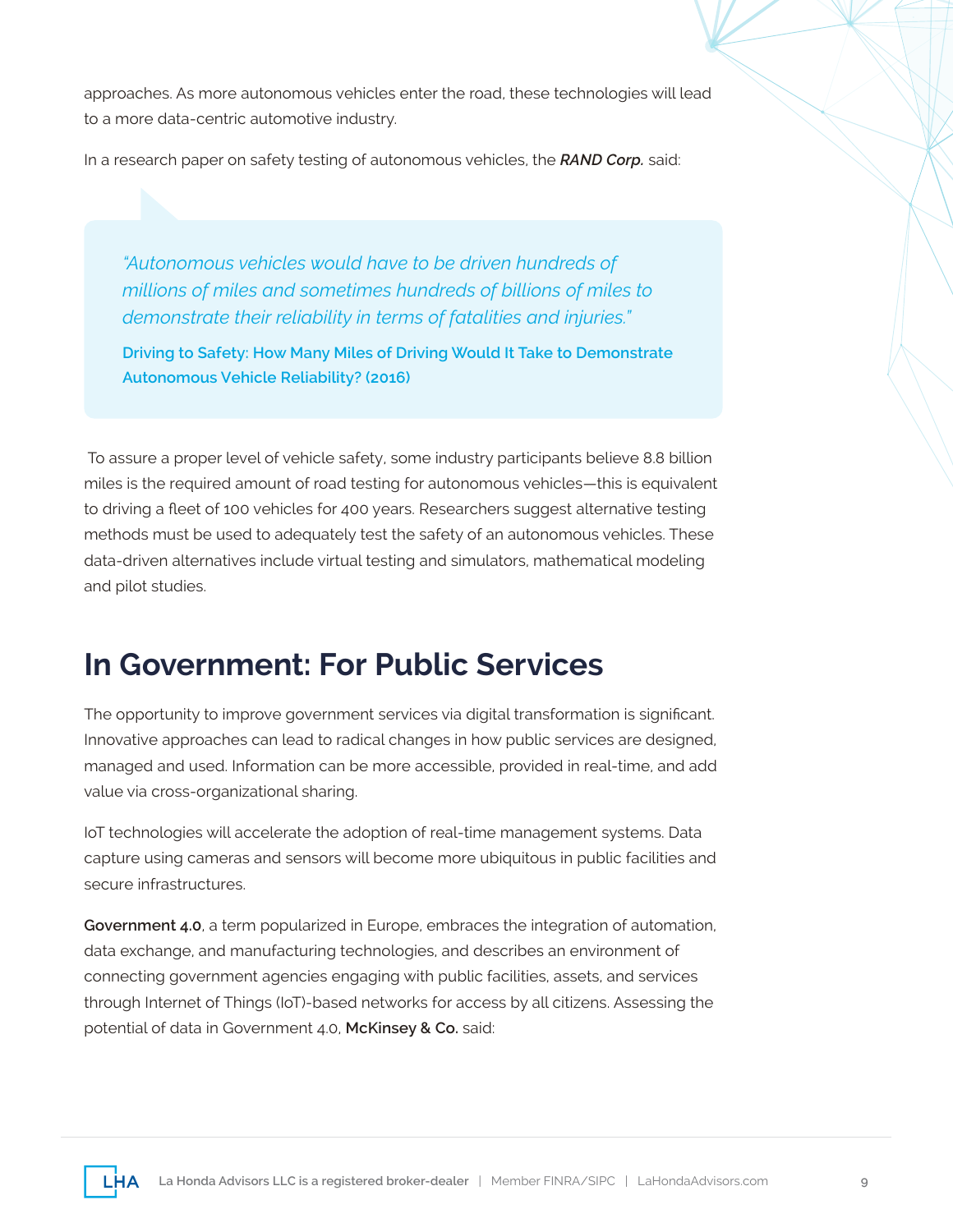*"In most countries, public sector expenditure represents 35 to 60 percent of the GDP. This means that the state's digital transformation is the largest transformation."* 

**Public Services: Government 4.0—the public sector in the digital age March 2018**

Additionally, better protection of personal information is increasing. Public authorities need to comply with applicable laws while avoiding the introduction of unnecessary internal processes. Information transparency will also increase the need for services that provide opt-in or opt-out mechanisms.

Assuring security and safety of citizens is an important public service function. With this in mind, we share three data-driven examples to prevent, prepare for and put out fires.

- **Fire Department of the City of New York** (FDNY) is responsible for maintaining inspections for over 330,000 buildings, including commercial properties and apartment complexes. FDNY implemented a Risk-Based Inspection System (RBIS) built on a data-analytics algorithm called FireCast. It uses 7,500 risk factors to prepare daily reports of high fire-risk buildings.
- **Los Angeles Fire Department** uses WIFIRE, a tool to predict where wildfires may occur. The platform merges satellite imagery, footage from cameras and data from sensors to create a profile of a fire's conditions. A picture of the fire, conditions surrounding, historical data and other factors are used to predict what may happen next.
- **City of Amsterdam Fire Department** uses data to support their "smart fire engines." Sensors monitor equipment performance, pick up signs that repairs are required and help in predictive maintenance to keep equipment in good condition.

#### **Table 1: Innovative Data Sources—a Sampler**

| Organization | Description                                                                                                                                                                                                                                                                                      |
|--------------|--------------------------------------------------------------------------------------------------------------------------------------------------------------------------------------------------------------------------------------------------------------------------------------------------|
| AgEagle      | Provides a turnkey aerial data collection and analytics solutions to help farmers<br>and agronomists acquire high quality, actionable intelligence that results in<br>higher equipment efficiency, reduced crop damage, improved yield, less time<br>on foot in the field and increased profits. |
|              |                                                                                                                                                                                                                                                                                                  |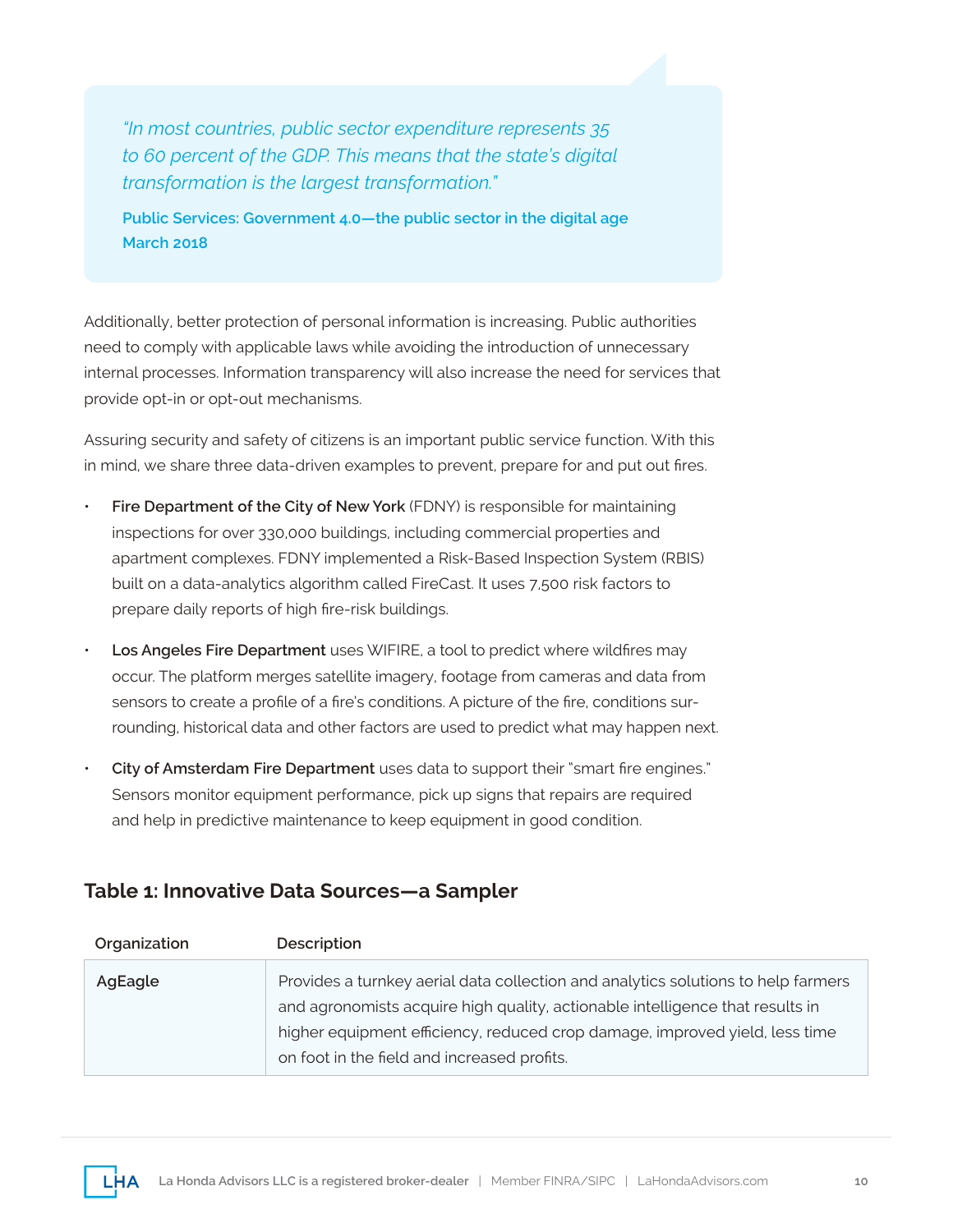| <b>App Annie</b>        | Provides app download, revenue, demographic and usage estimates for every<br>major mobile app. Market data metrics include historical rankings, ratings,<br>reviews and keywords for any app across categories and countries.                                                             |
|-------------------------|-------------------------------------------------------------------------------------------------------------------------------------------------------------------------------------------------------------------------------------------------------------------------------------------|
| <b>Buildfax</b>         | Provides over 23 billion data points on residential and commercial structures<br>and proprietary, providing predictive analytics about how building permit data<br>predicts loss and how property history, improvements, structural risks, and<br>changes over time.                      |
| CoreLogic               | Supplier of U.S. real estate, mortgage, consumer and specialized business<br>data, we supply high-value information, analytics and outsourcing services that<br>thousands of companies use to make timely and insightful decisions. databases<br>encompass more than 4.5 billion records, |
| <b>DataSift</b>         | Platform does analysis on sources such as Bitly, Blogs, Boards, Daily Motion,<br>Disqus, FB, Instagram, IMDB, Intense Debate, LexisNexis, NewsCred, Reddit,<br>Topix, Tumblr, Videos, Wikipedia, Wordpress, Yammer and YouTube.                                                           |
| <b>Descartes Labs</b>   | Provides a full imagery archive from hundreds of satellites. The Descartes<br>Platform is built to ingest virtually any kind of data, including satellite, weather<br>data, commodity price histories, web crawls, and sentiment analysis from social<br>media networks.                  |
| <b>Digital Globe</b>    | Its satellites collect information from over three million square kilometers a day.<br>Its eighteen-year image library provides significant partial resolution and global<br>coverage.                                                                                                    |
| <b>Echosec</b>          | SaaS, global real-time information discovery platform using AI and machine<br>learning technology. Helps clients visualize, detect, understand, action and often<br>predict activities and know about high-impact events and breaking information.                                        |
| Esri                    | Via its ArcGIS platform, delivers location intelligence through: Spatial analysis,<br>mapping and visualization, 3D GIS, real-time GIS, imagery & remote sensing and<br>data collection and management                                                                                    |
| <b>Orbital Insights</b> | Has a geo-analytic platform for analyzing all types of geospatial data at<br>massive and analyzes millions of satellite images at a time to help industry<br>leaders identify socia-economic trends.                                                                                      |
| PlaceIQ                 | Mobile devices emit location signals through the form of latitude/longitude<br>coordinates. The firm sources significant massive amounts of anonymous<br>device signals to understand where audiences are moving in the physical world.                                                   |

**LHA**